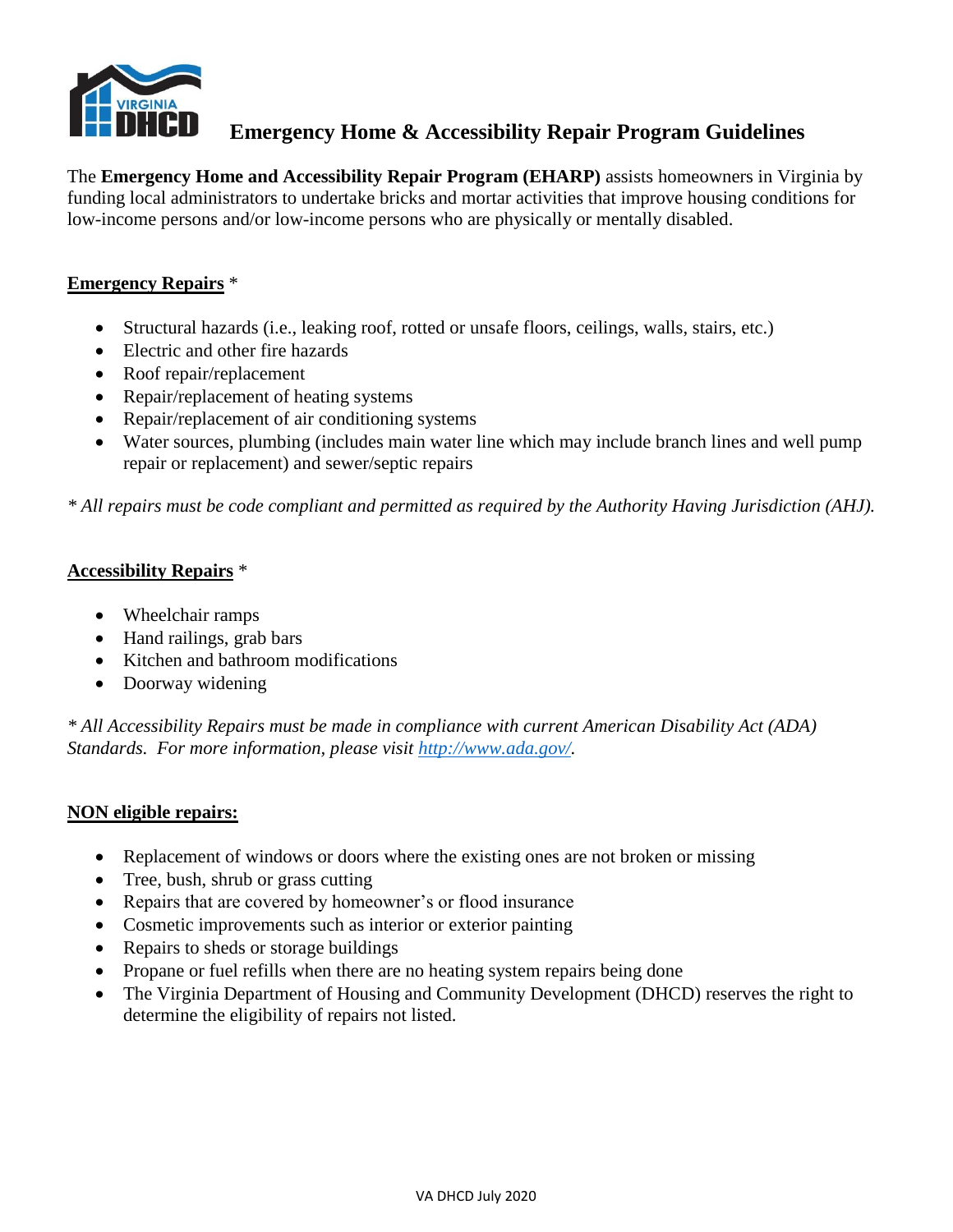

### **DEFINITIONS**

The following words and phrases, as used in these guidelines shall be defined as shown, unless the context clearly indicates otherwise:

**ACCESSIBILITY IMPROVEMENT** - a modification to a property which makes it more accessible to persons with disabilities (e.g. ramps, wider doorways, grab bars, bathroom and kitchen adaptation, etc.).

**DISABLED** - any person receiving Social Security Disability, Railroad Retirement Disability, Supplemental Security Income as disabled, One Hundred Percent Veteran's Administration Benefits, or is determined to be disabled by a licensed practicing physician.

**ELDERLY** - any person sixty (60) years of age or older.

**HOUSEHOLD** - all persons related or unrelated living together as one economic unit.

**HOUSEHOLD INCOME** - total income, from all sources, before taxes, of all members of the household.

**HOUSING UNIT** - a detached single family house; a townhouse; a unit in a duplex, apartment, or condominium; a mobile home.

### **CLIENT ELIGIBILITY**

An applicant need not be elderly or disabled to apply for EHARP funding, but must meet the income guidelines and have an urgent need for repairs.

Total gross household income from **all sources** cannot exceed 80% of area median income (AMI), adjusted for family size, as currently determined by HUD.

The most current area median income information may be found on the Virginia Housing Development Authority's website:

- [http://www.vhda.com/BusinessPartners/PropertyOwnersManagers/Income-Rent-](http://www.vhda.com/BusinessPartners/PropertyOwnersManagers/Income-Rent-Limits/Pages/HUDMedianIncome.aspx)[Limits/Pages/HUDMedianIncome.aspx](http://www.vhda.com/BusinessPartners/PropertyOwnersManagers/Income-Rent-Limits/Pages/HUDMedianIncome.aspx)
- Select the appropriate city or county from the drop down menu to search.
- From the table, use the 80% figure under the column for the number of persons in the household.

\* Income, property ownership, and disability supporting documentation must be provided by the applicant and maintained in the client file.

*Note: Please do not show the client's full Social Security Number on collected documents. If the only proof of income contains a client's SSN, blacken out the number if the document is necessary*.

# **PROGRAM ADMINISTRATION**

No EHARP funds are provided for program administrative costs. Agencies must absorb the cost of participating elsewhere in their agency budgets.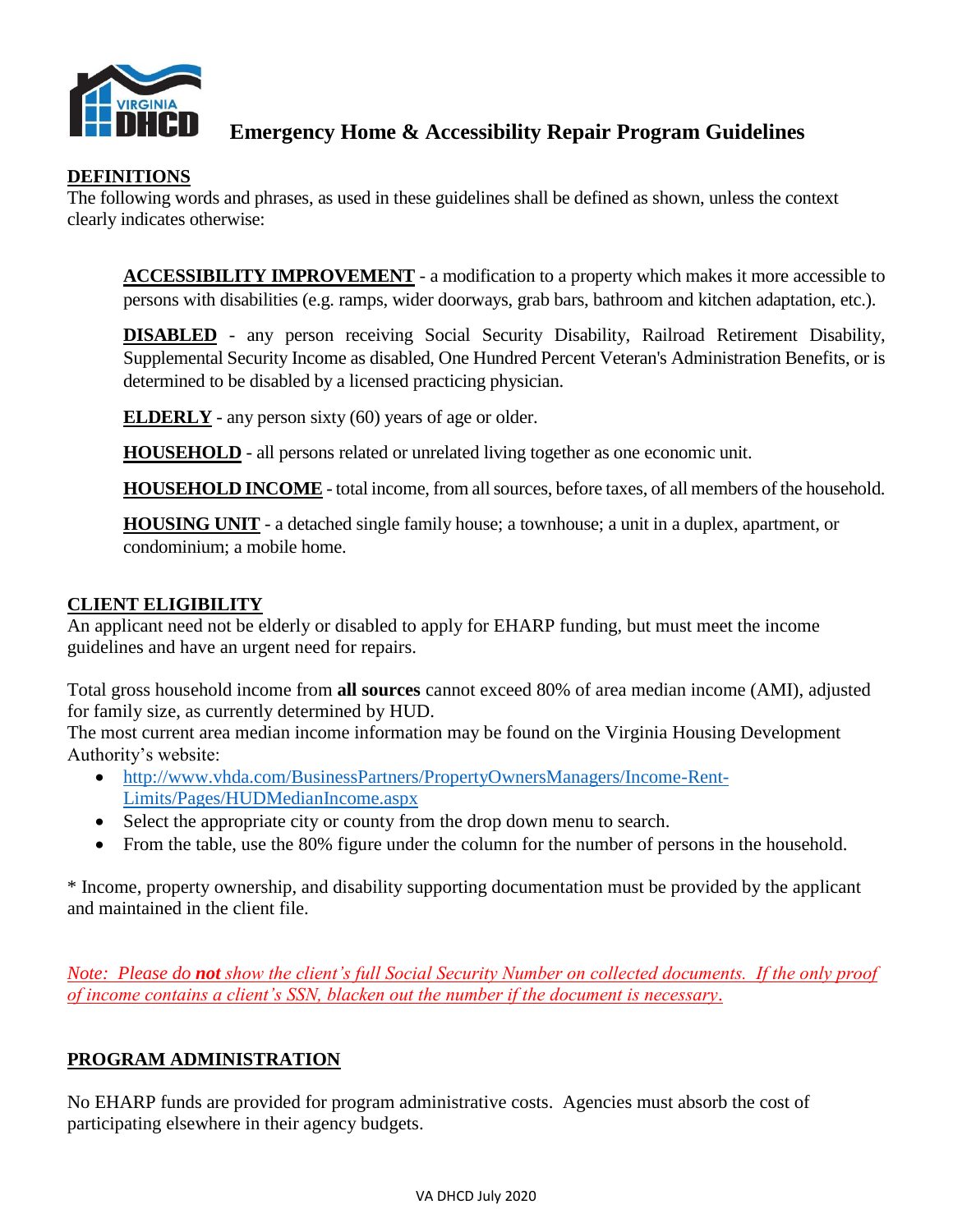

## **MAXIMUM ASSISTANCE**

EHARP assistance per job may not exceed \$4,000.00. However, there is no maximum job cost if an agency is able to leverage funds from other sources above the \$4,000.00 funding from EHARP. While agencies may try to serve as many clients as possible, they should not deny an applicant solely based on cost if it is under the program limit and funds are available.

**NOTE**: Case-by-case exceptions where there are extenuating circumstances must have prior written approval from DHCD, but may not exceed \$7,500.00 per project per year. If a provider feels the applicant's situation does require special financial consideration, please contact DHCD prior to submitting the EHARP application.

## **MATCHING FUNDS**

Matching funds are not required for EHARP jobs. The agency cannot require an applicant contribution, particularly where an applicant clearly has no resources or ability to contribute. If the repair exceeds \$4,000.00, is an extenuating circumstance, and no other resources can be leveraged, the agency can request an exception to exceed the limit. However, the agency must receive DHCD approval before proceeding.

### **APPLICATION PROCESS IN CAMS**

Local service providers are required to submit an application for every job for which they wish to receive funding through the Department's electronic Centralized Application and Management System (CAMS). Instructions for using CAMS can be found on the DHCD website. Click on the CAMS System Link at the top right corner of the webpage.

### **CLIENT-AGENCY FORMS**

The local administrator must ensure the following EHARP forms are appropriately completed and signed by the client where applicable: 1) APPLICATION; 2) AUTHORIZATION AND RELEASE FORM; 3)HOMEOWNER/RENTER AGREEMENT FORM. 4) CERTIFICATION OF COMPLETION

#### **CERTIFICATION**

When the project is completed, the local agency must upload into CAMS documentation of the cost of the work completed (i.e. contractor invoice) and after pictures along with the Certification of Completion Form for reimbursement.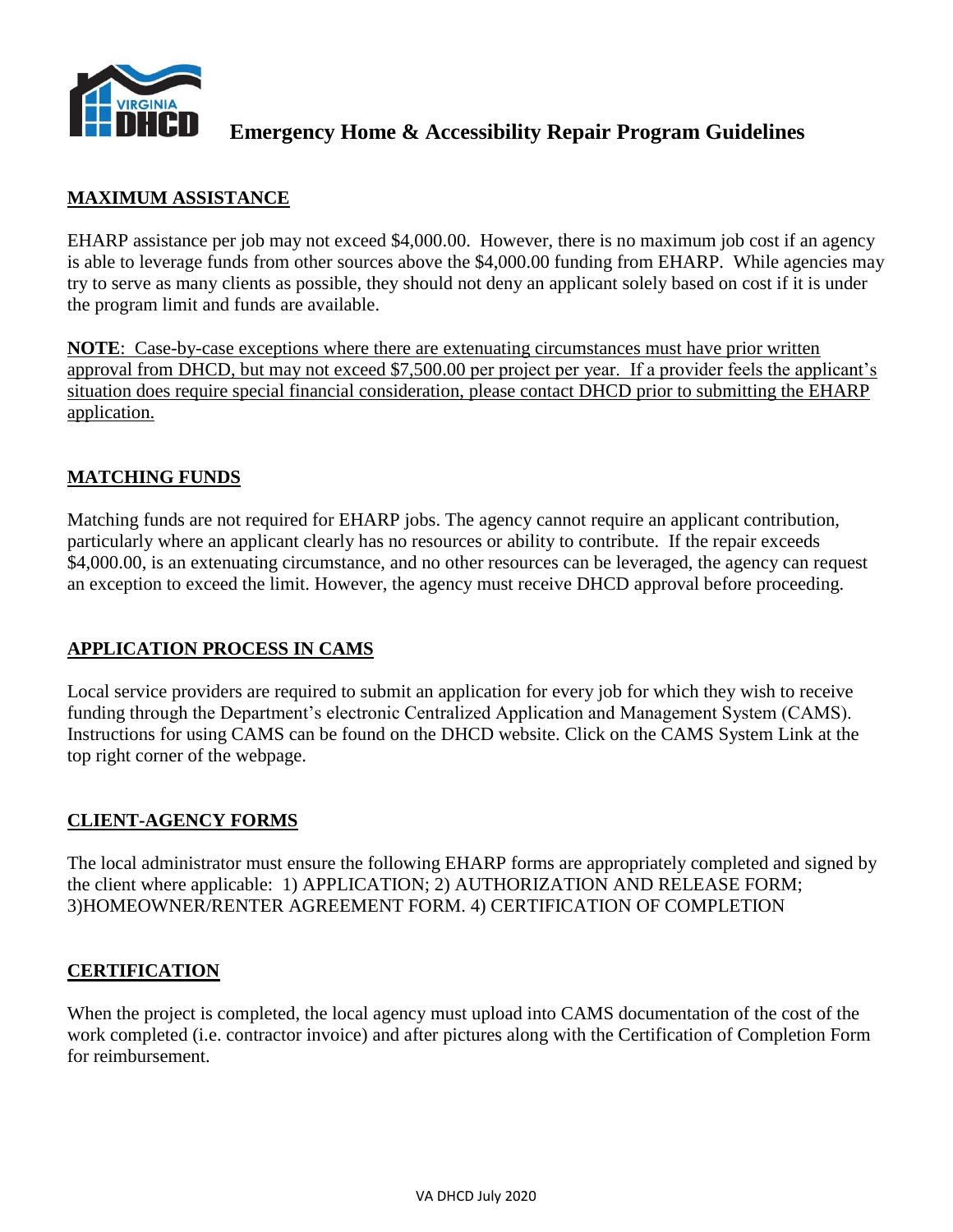

#### **FUNDS DISBURSEMENT**

- Initial contracts will be made to local service providers only to establish and assign coverage areas for the upcoming funding year.
- Prior to beginning each job, the local service provider will submit in CAMS an application for reservation of funds for each of its jobs to DHCD for approval and funding. Before pictures must be provided with this request.
- Once the application has been approved in CAMS, providers will fund each repair upfront and will then be reimbursed by DHCD once the Certification of Completion, financial supporting documents (i.e. contractor invoices, receipts) and after pictures have been submitted in CAMS as a remittance request.
- Local providers may pay for the repairs and seek reimbursement or request funds to pay the contractor invoice upon completion. DHCD will not reimburse for work that exceeds the approved scope of work or is sub-standard.

# **REALLOCATION OF UNSPENT FUNDS**

Toward the end of the contract year, DHCD will contact providers to determine any necessity to recapture and redistribute unspent funds. Reallocation to other agencies ensures the entire State allocation is expended.

### **LOCAL SERVICE PROVIDER CLIENT FILE MUST CONTAIN:**

- Application for Assistance
- EHARP Authorization and Release Form- SIGNED by Local Administrator and Homeowner or Tenant and Landlord
- Homeowner/Renter Agreement SIGNED by Local Administrator and Homeowner or Tenant and Landlord
- Contractor or subcontractor work estimate and change orders when applicable
- Itemized contractor or subcontractor invoice: providing minimally a material & labor breakdown
- Certification of Completion
- Photos of before and after repair(s)
- Income, property ownership, and disability supporting documentation must be provided by the applicant and maintained in the client file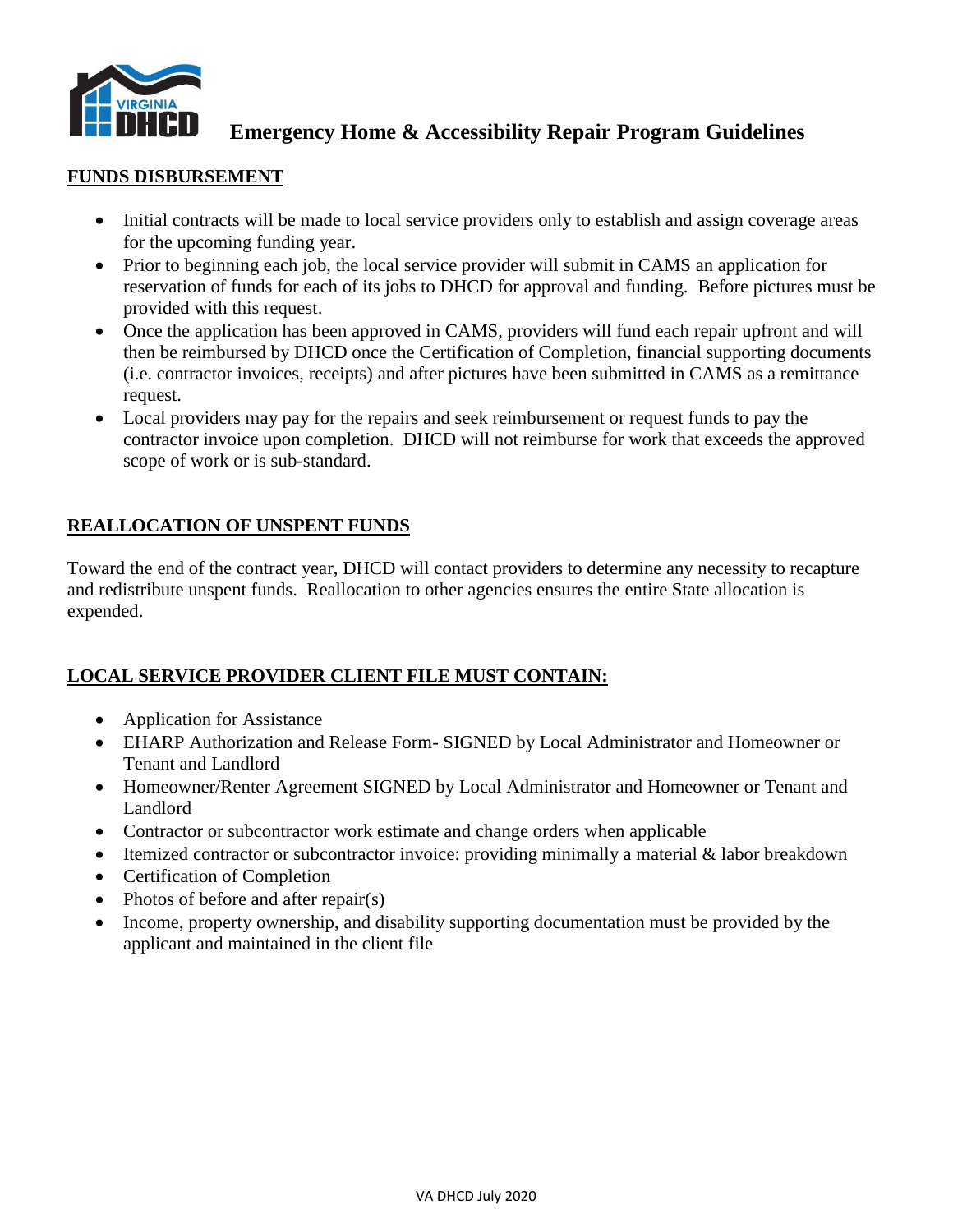

## **CONTACT INFORMATION**

EHARP Mailing Address: Department of Housing and Community Development Division of Housing/EHARP Main Street Centre 600 East Main Street, Suite 300 Richmond, Virginia 23219

EHARP Program Contact: Michelle Tilton Housing Program Analyst Telephone: 804-371-7014 FAX: 804-371-7091 E-mail: [michelle.tilton@dhcd.virginia.gov](mailto:michelle.tilton@dhcd.virginia.gov)